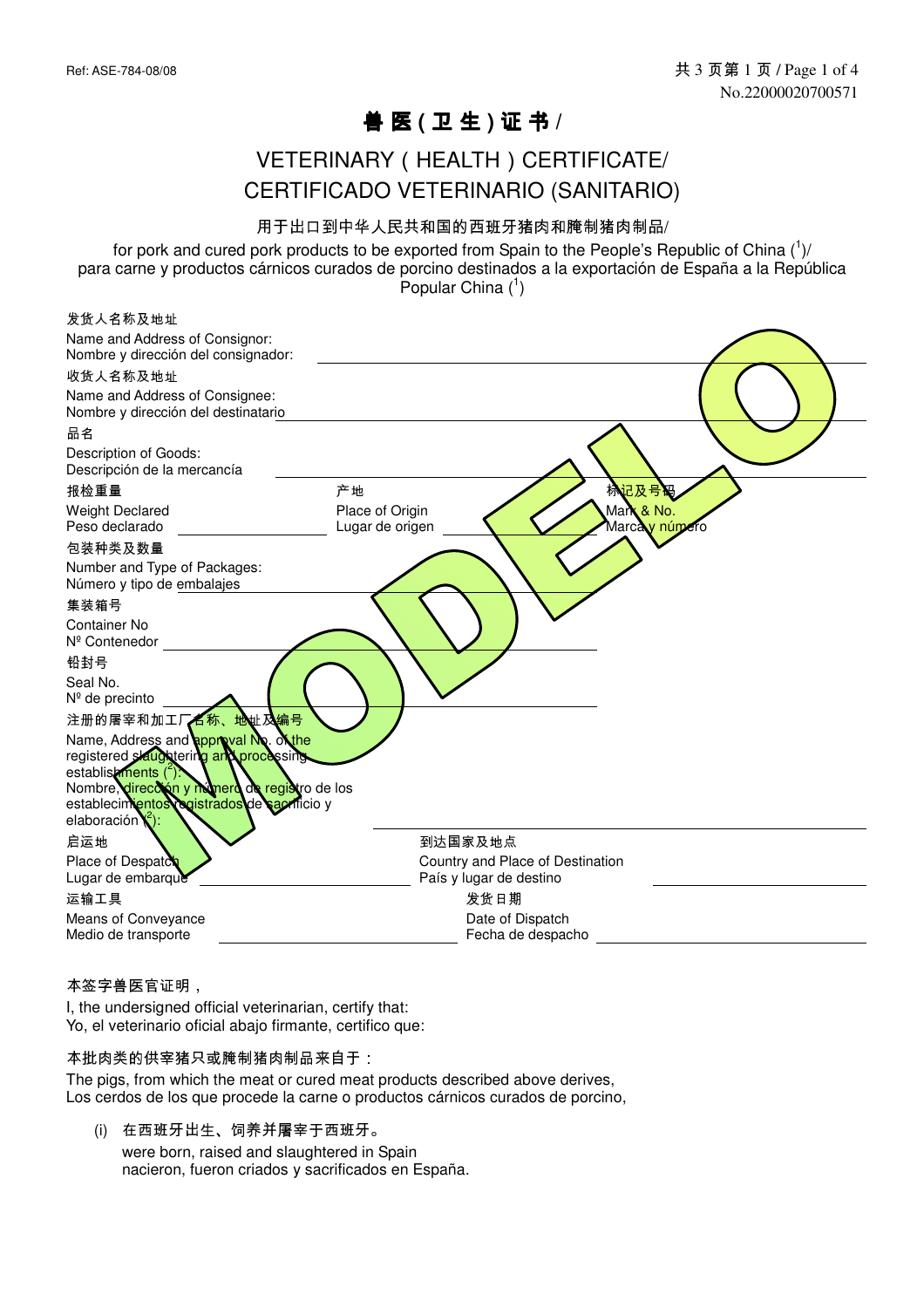(ii) 过去六个月内未发生过炭疽、 萎缩性鼻炎、 布氏杆菌病、 结核病、 伪狂犬病、 勾端螺旋体病、 副结核

病、 传染性胸膜肺炎、 传染性胃肠炎和旋毛虫病的农场。

Originated from farms on which there have been no occurrence of Anthrax, Atrophic rhinitis of swine, Brucellosis, Tuberculosis, Aujeszky`s disease, Leptospirosis, Paratuberculosis, Porcine contagious pleuropneumonia, Transmissible Gastroenteritis, and Trichinellosis for the last six (6) months. Proceden de explotaciones en las cuales no ha habido carbunco, rinitis atrófica porcina, brucelosis, tuberculosis, enfermedad de Aujeszky, Leptospirosis, Paratuberculosis, pleuroneumonía contagiosa porcina, gastroenteritis transmisible ni Triquinosis durante los seis (6) meses anteriores;

(iii) 过去六个月内未发生过猪繁殖和呼吸道综合症临床症状的农场。

Originated from farms on which there has been no clinical symptoms occurrence of Porcine Reproductive and Respiratory Syndrome (PRRS) for the last six (6) months.

Proceden de explotaciones en las que no ha habido signos clínicos del síndrome disgenésico y respiratorio porcino (PRRS) durante los seis (6) meses anteriores;

(iv) 过去六个月内未因发生过世界动物卫生组织(OIE)规定应申报的猪病而受到限制或<mark>监测的</mark>农场。 Originated from farms where no restriction or surveillance zone has been established due to noticeable Disease in swine which should be reported in accordance with the World Organization for Animal Health (OIE).

Proceden de explotaciones que no se encuentran en una zona de restricción o de vigilancia establecidas debido a las enfermedades de declaración obligatoria de los cerdos, que deben ser declaradas de acuerdo con la Organización Mundial de Sanidad Animal (OIE).

依照中国和西班牙的有关法律法规,西班牙官方兽医已对用于**生产本批猪肉或腌制猪肉制品**的猪只实施宰前、宰后检

验检疫,并证明:

The Spanish official veterinarian, in accordance with the related Spanish and Chinese laws and regulations, has carried out the ante-mortem and post-mortem inspections to the swing from which the exported pork or cured pork products originated:

El veterinario oficial de España, de acuerdo con las pertinentes leyes y las reglamentos españoles y chinos, ha llevado a cabo las inspecciones ante- y post- mortem de los cerdos de los cuales procedían la carne o productos cárnicos curados de porcino exportados,

- (i) 所有供宰猪*只*健康,没有任何传染病<mark>的临</mark>床症状,胴体和脏器无病理变化; the slaughtered swine were healthy, no clinical symptoms of infectious disease have been found, no lesion gen found on the carcass and viscera; cerdos sacrificados se encontraban sanos, no se han encontrado en ellos síntomas clínicos de enfermedades infecciosas, no se ha encontrado ninguna lesión en la canal y las vísceras.
- (ii)执<mark>∖可班分国家残</mark>留监控计划,产品中兽药、农药、重金属及其他有毒、有害物质的残留量不超过中国及欧 盟的最高限量

In accordance with the Spanish National Residues Monitoring Plan, the residue level of veterinary medicine, pesticides, heavy metals, poisonous and hazardous substances contained in the products is below the limits stipulated by China and the EU.

De acuerdo con el Plan Nacional de Investigación de Residuos, el nivel del residuos de medicamentos veterinarios, pesticidas, metales pesados, sustancias tóxicas y nocivas contenidos en los productos está por debajo de los límites estipulados por China y la UE.

(iii) 产品未被微生物污染,符合中国及西班牙的法律规定;

the products are in conformity with the Chinese and Spanish laws and regulations regarding contamination with pathogenic agents.

los productos cumplen las leyes y reglamentos chinos y españoles con respecto a la contaminación con agentes patógenos.

(iv) 产品是卫生、安全的, 适合人类食用。

The products are hygienic, safe and fit for human consumption. Los productos son higiénicos, seguros y aptos para el consumo humano.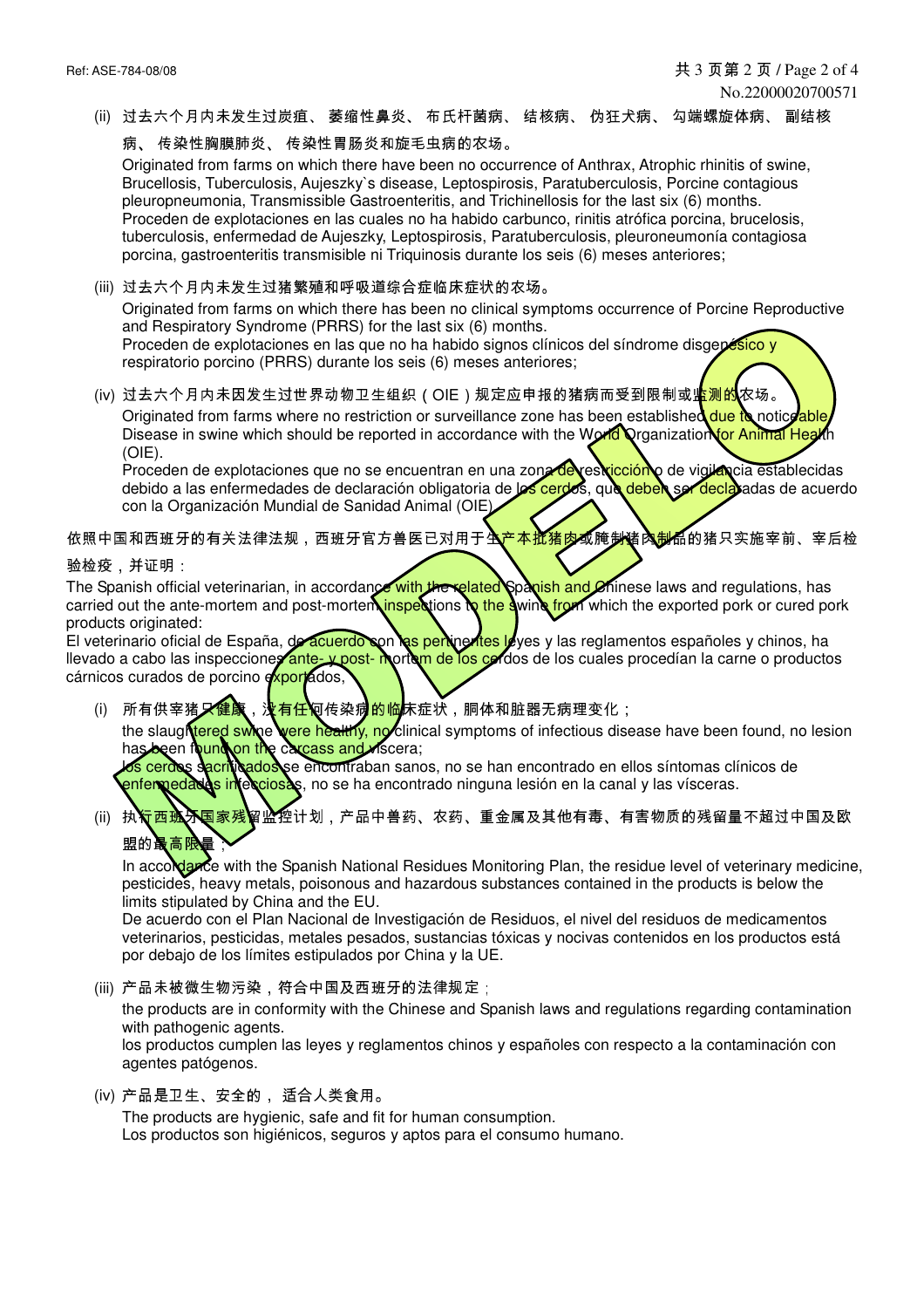No.22000020700571

本批出口中国的猪肉或腌制猪肉制品用符合国际卫生标准的全新材料包装。包装外用中英文标明品名、重量、生产厂

名称、地址、企业注册编号、储存条件和生产日期,并施加业经中方认可并备案的检验检疫合格标志。内包装注明品

#### 名和企业注册号。

The lot of pork or cured pork products exported to the People`s Republic of China has been packaged and wrapped in the new packaging and wrapping materials complying with the international hygienic standards. The names and weight of the product, name and address of the manufacturer, its registration number, storage conditions, production date have been labeled on the outside package both in Chinese and English. The surface of the package bears an official health mark, whose format has been registered by the China side, guaranteeing that it has passed official veterinary Inspection. The name of the product and the registration number of the slaughterhouse/ plant has been marked on the internal package.

La partida de carne o productos cárnicos curados de porcino exportados a la República Popular de China han sido embalados y envasados en materiales de envase nuevos, que cumplan las normas higiénicas internacionales. Los nombres, peso del producto, nombre y dirección del fabricante, su número de registro, condiciones de almacenamiento, fecha de producción figuran en una etiqueta en el embalaje exterior, en chino y en inglés. La superficie del embalaje llevará una marca sanitaria oficial, que garantiza que ha pasado la inspección veterinaria oficial. El nombre del producto y el número de registro del matadero / establecimiento figura en el envase interno.

本批出口中国的猪肉或腌制猪肉制品,从包装、存放到运输的全过程,均符合<mark>中国和</mark>西班牙两国政府规定的卫生条

件, 未受到有毒有害物质的污染。 冷藏肉的中心温度不高于—18ºC。猪<mark>肉</mark>或腌<mark>制猪肉</mark>制品的存放和运输过程均在其

适宜的温度条件下进行。货物装入集装箱后, 在西班牙官方兽医的监督下加施铅**封, 集装箱<mark>号和纳</mark>封号均**在兽医卫

#### 生证书中注明。 运输过程中不得拆开及更换包装。

The lot of pork or cured pork products exported to the People`s Republic of China, during the package, storage and transportation, meet the veterinary hygienic requirements stipulated by the both of Chinese and Spanish governments, and has been prevented from being contaminated by poisonous and harmful substances. Frozen pork is stored under the core temperature below -N8ºC. The process of storage and transportation has been carried out under the condition of temperature suit to deal with the pork or cured pork products. After it has been loaded with the pork and/or pork products, the container is sealed under the supervision of the Spanish official veterinary. The container and seal number have been indicated in this Veterinary Health Certificate. The package of the products cannot be unwrapped or changed during the transportation.

La partida de carne o productos cárnicos curados de porcino exportados a la República Popular de China, durante el embalado, almacenamiento y transporte cumple los requisitos de higiene veterinaria estipulados por los gobiernos de China y de España, y se ha evitado que sean contaminados con sustancias venenosas y perjudiciales.

La carne <mark>de porcino congelada</mark> ha sido almacenada a una temperatura interna por debajo de -18°C. El proceso de almace<mark>namiento y transp</mark>o**rte se h**a llevado a cabo en las condiciones de temperatura adecuadas para la carne o productos cárnicos curados de porcino.

Después de ser cargado con la carne y/o productos cárnicos, el contenedor ha sido precintado bajo supervisión del veterinario oficial de España. El número del contenedor y del precinto se indican en el presente certificado sanitario. El embalaje de los productos no puede ser desembalado o modificado durante el transporte.

> 签证地点 Place of Issue Lugar de expedición

签证日期 Date of Issue Fecha de expedición

印章 Official Stamp Sello oficial

授权签字人 Authorized Officer Funcionario autorizado

签 名 Signature Firma